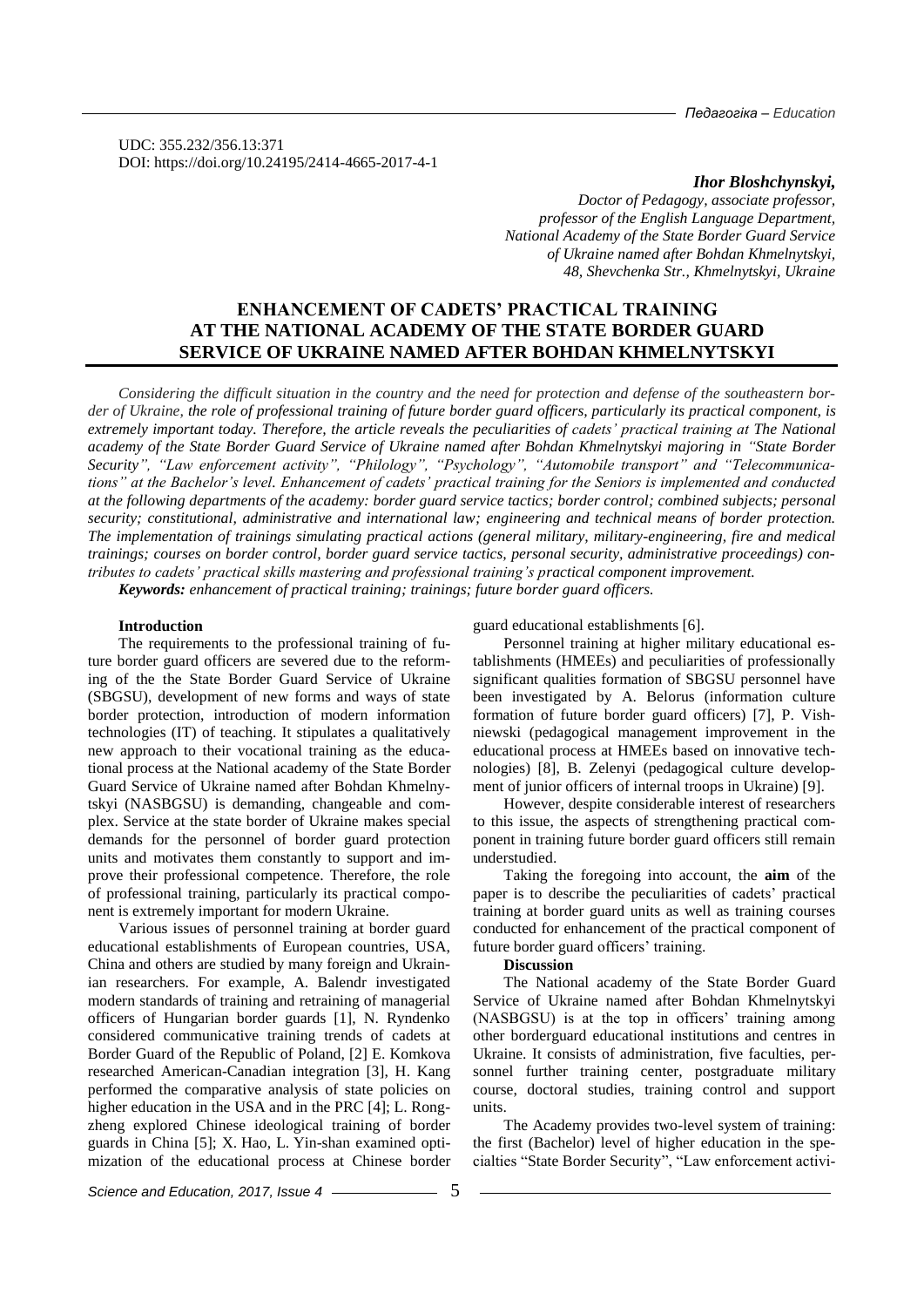ty", "Philology", "Psychology", "Automobile transport" and "Telecommunications"; and the second (Master's) level of higher education.

Considering the complex situation in the country and experience of the protection and defense of the southeastern border areas of the state, new models of cadets training based on practical execution of law enforcement and military objectives were developed; basic qualifications for graduates were corrected. In view of this, 2/3 of the teaching hours are allocated to the study of professionally oriented subjects, 70% of which are practical classes.

Target reorientation on practical learning content (the military part) within the law-enforcement function of the border agency was performed. Practical component increasing is based on the experience of combat employment of border units in a rapid change of the situation and localization of conflict, non-standard situations at the state border, combating sabotage-reconnaissance groups and illegal military formations.

Cadets' practical training at the NASBGSU is performed in order to enrich and improve knowledge acquired during lectures, and to improve practical skills in performing duties in border guarding units under real conditions. The main objectives of cadets' practical training are as follows: educational process efficiency improvement; interrelation between the theory and practice, operative implementation of practical activities experience of border guard units into educational process; improvement of professional knowledge and practical skills in specialities on corresponding positions in border guard units; generalization of practical activities results of academy graduates, analysis of their adaptation to the conditions of operative and service activities [10].

Practical training types for cadets in each speciality (specialization), their forms, duration and terms of execution are determined in the academic curricula. There are the following main types of practice for cadets in the academy: introductory practice intended for primary acquaintance with different sorts of practical activities in the selected speciality; educational training which is conducted as a part of extracurricular activities by engaging cadets into certain work under the selected speciality in corresponding organizations; field training which is a completion phase of training and it is conducted after mastering the theoretical part and is aimed at obtaining practical training of future specialists for independent accomplishment of professional functions on a certain position or in a professional activity sphere [11].

Educational practice is conducted in corresponding specialities in order to acquire practical skills in courts, offices of Public Prosecutor and other legal (lawenforcement) institutions; comprehensive schools and other educational establishments; enterprises, organizations of all ownership forms; auto repair units of the SBGSU, plants of the military industrial complex, etc.

Field training is conducted in order to gain and develop knowledge and skills in carrying out duties of border guard officials, to acquire and deepen practical skills under real conditions at the border. Field training is basically conducted on posts similar to primary assignments of cadets in border guard units according to requests of the academy and orders of the SBGSU.

During the field training in border guard units at the first and second years of studying cadets take part in the work of the shift supervisor of border details (assistant of the shift supervisor of border details); preparation of the shift of border details for service; the service on state border protection; control over the service of border details at the sector of a border guard division and in a border crossing point; control over regime in a border crossing point; drawing up of documents on border-related violations. As a whole, cadets acquire necessary practical skills in organization of operative and service activities of border guard units, take part in practical service of different types of border details. Unlike the first two years of studying at the Academy, field training during the third year, in particular, is characterized as the "entrance" of cadets in the profession of border guard officer. Intensive military and educational development of an individual, direct participation in the organization and execution of operative and service activities promote not only interest in the profession, but also contribute to practical readiness to carry out professional duties. Field training of future border guard officers of the fourth year of study is conducted at border guard units taking into consideration the specificity of their specialty. For example, if cadets major in "State border security" then their post is the chief (deputy chief) of inspector's section at a border guard division. A graduate cadet not only realizes the personal sense of his occupation, but also is prepared for accomplishment of his professional duties.

Cadets of the academy take field training in border guard units, educational centers under command of officers of border guard units, educational center and under the supervision of academy training supervisor. The methodical management of preparation for the field training of cadets is carried out by faculties and graduate departments. In order to organize and carry out field training of cadets a working group is created according to an order of the rector of the academy. It comprises supervising instructors and the commanding staff of faculties and training courses.

In order to improve the organization and carrying out of field training of the future border guard officers a number of steps should be taken. The preparation of training supervisor from the academy involves studying the directive documents, preparation of educational materials, development of a work plan, solving the problems of sending and travelling of cadets to the place of field training. The command of a training course organizes preparation for the field training of the future officers. While getting ready for the field training the cadets independently study methodical recommendations concerning the organization and carrying out of field training. They learn the content of the lessons conducted by them personally; personal participation in the management of daily and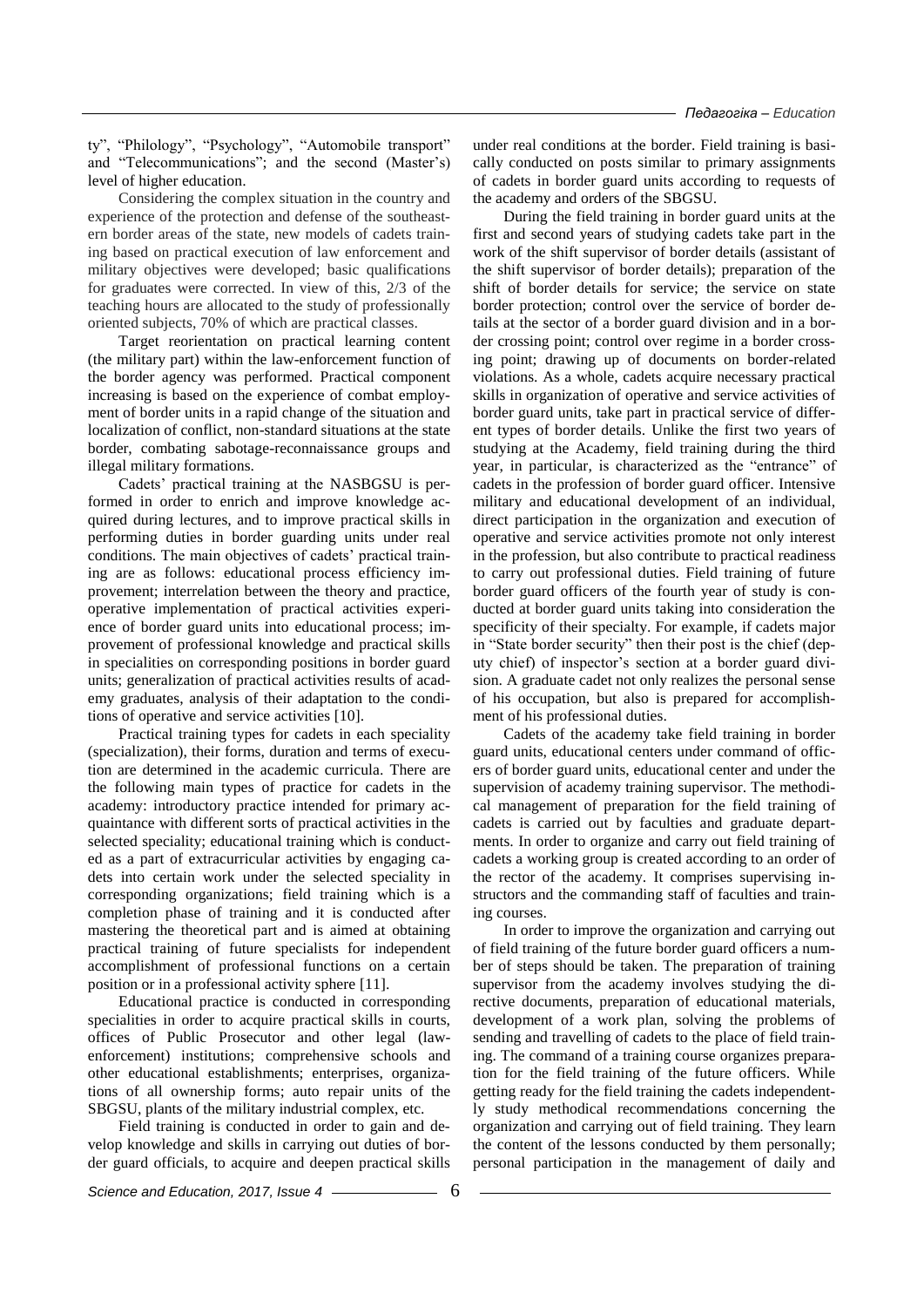service activities; list of functional duties of the would-be post; orders, other directive documents which concern their field training. Individual tasks for cadets are developed at the departments according to the program of field training and are approved by the academy training supervisors. In order to improve the organization and carrying out of field training of the future border guard officers they keep the Field Training Journal where all organized and executed activities are recorded. It contains the following sections: general instructions; tasks according to the field training programs; individual tasks for field training; a working plan of a cadet for field training; a field training record card; a report of a cadet on executed tasks during field training [10].

Officers of the border guard units make reports to estimate the results of cadets' activities during the field training. A typical report covers the estimation of professional, individual professionally important psychological qualities of the cadet; the accomplishment of the individual tasks; the characteristic lacks in the training; the proposals of the command of the border guard unit concerning improvements of professional training of cadets. Cadets study individual tasks and the order of keeping daily records on their field training. After the arrival to a field training place, studying of the order and organization of service activities, peculiarities of service, the daily plan and lesson schedule cadets make the working plan for the whole period of field training, adjust it with the academy training supervisor and submit for approval to the chief of the border guard unit where the field training is to be conducted.

After finishing field training, the chief of the border guard unit where the cadet did field training makes records in his journal personally about the results of his field training. The chief makes conclusions on the completeness and quality of accomplishment of individual tasks by the cadet and determines the characteristic weaknesses in the training. He specifies propositions concerning the improvement of the cadets' training in the speciality and draws up a report according to the results of the cadet's activities. At the end of their field training cadets make a written report on accomplishment of their individual tasks and give it to the academy training supervisor for reviewing. The reports on cadets' field training written by the chief of the border guard unit where the cadets did field training are approved by chiefs of border detachments and together with the journals are submitted to the deanery of faculties after presenting the results of the field training at the leading departments.

Specific innovative training courses have been elaborated as a part of cadets' professional competence development. Some training courses simulating practical actions were developed for the graduates of 2016-2017 (general military, military-engineering, fire and medical trainings; courses on border control, border guard service tactics, personal security, administrative proceedings).

Considering the improvement of practical training of the cadets at the border guard academy, practical 45minute classes for the Seniors are conducted during the first hour of independent study (14.55-15.40) at the following departments of the academy:

*Department of border guard service tactics.* Purpose of training: improving the skills of the cadets of the 4th year of studying for taking certain decisions during execution of tasks of state border guarding. Training tasks: prepare cadets for actions in combat engagements and in cases of situational complications during protection of certain state border sector. Frequency of training: monthly.

*Department of border control*. Purpose of the training: updating and deepening of knowledge in the field of border control, detailed study of new regulations governing service activities of state border guard units on international traffic routes. Training tasks: acquisition of practical border control skills. Frequency of training: fortnightly.

*Department of combined subjects:*

1. Topography. Purpose of the training: improving graduate cadets' skills of working with the commander's map. Training tasks: acquisition of practical skills in terms of measuring angles and coordinates of points on the map, drawing of symbols. Frequency of training: monthly.

2. Radiation, chemical and biological protection of units. Purpose of the training: improving practical skills in use of personal protection equipment and actions under the conditions of radioactive, chemical and biological contamination. Training tasks: teach cadets how to use personal protection equipment and correct course of actions under the conditions of radioactive, chemical and biological contamination. Frequency of training: monthly.

3. Military Engineering Training. Purpose of the training: to provide basics of mine safety. Training tasks: to teach cadets how to identify dangerous explosive items and train them how to act afterwards. Frequency of training: monthly.

*Department of personal security*. Purpose of the training: acquiring practical skills in preparation for combat use and maintenance of small arms and grenade launchers, combat means of border units' augmentation, fire adjustment and improving skills of physical coercion and use of special means while performing operational and service tasks. Frequency of training: monthly.

*Department of constitutional, administrative and international law*. Purpose of the training: improving practical skills of border personnel in the drafting of procedural documents of proceedings in cases of administrative offenses. Frequency of training: monthly.

*Department of engineering and technical means of border protection*. Purpose of the training: acquiring practical skills while working with technical means of border protection. Training tasks: learning to choose the site for installing technical means of border protection and getting them ready for operation; check their efficiency; conduct border surveillance with the help of technical means. Frequency of training: fortnightly.

*Science and Education, 2017, Issue 4* 7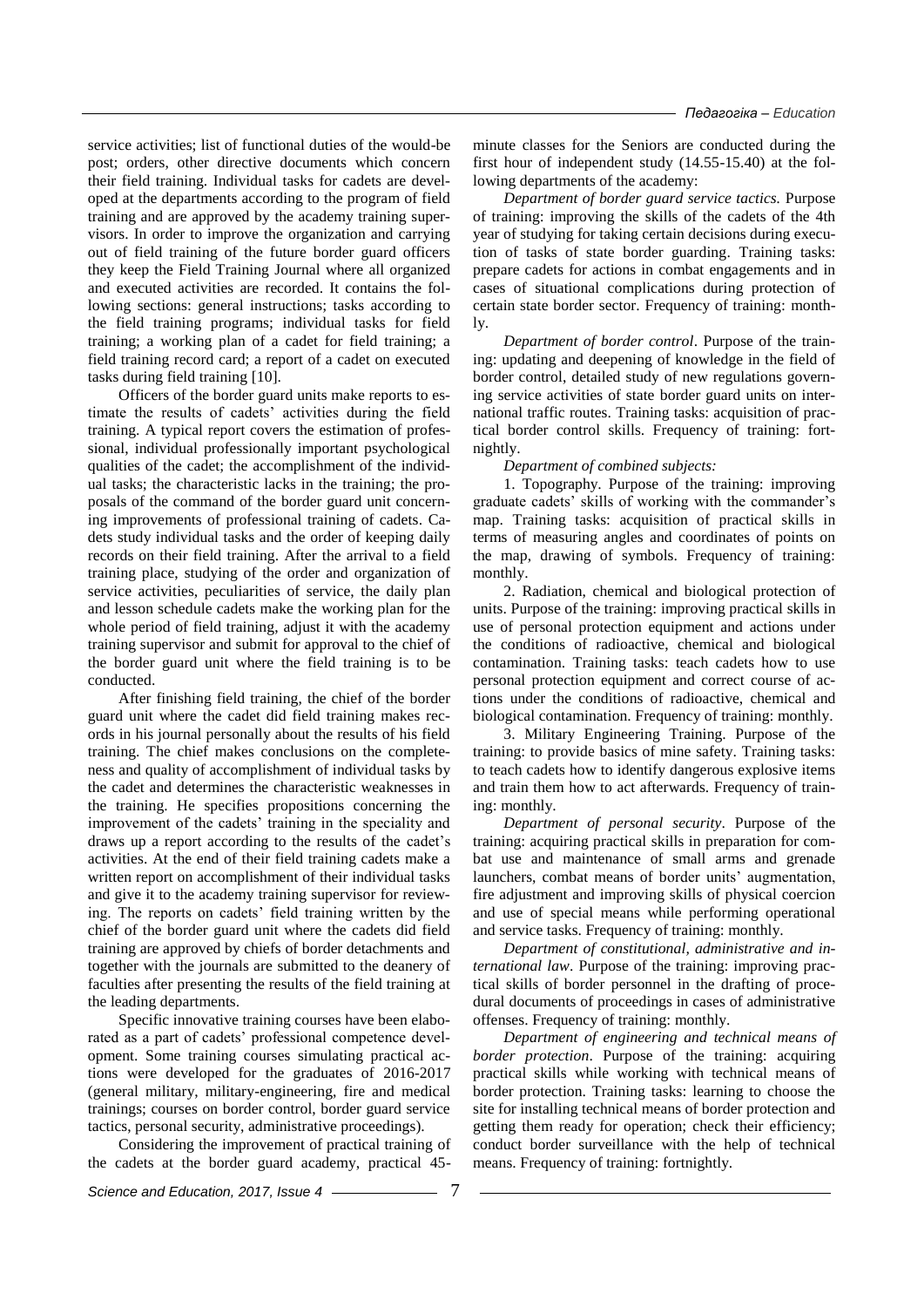The training courses take place 3-4 times a week, 45 minutes each during the first hour of independent study. As a result, several additional training hours were added to the course of training aimed at knowledge and skills acquisition by the cadets as a part of practical implementation of military academic components.

In addition, in order to increase and improve the practical component of the educational process, the following measures are implemented:

- role playing games concerning the issues of border details service at checkpoints across the state border; border control technologies; compliance with departmental standards of culture of border control at checkpoints; personnel actions during the localization of nonstandard situations at checkpoints;

- сooperation with Khmelnytskyi center of customs officers' training and retraining, where the complex practical training on the issues of border and customs clearance of vehicles movement abroad are conducted; Khmelnitsky railroad passenger station, where combined workshops, aimed at forming professional competence on border procedures at border control are held.

As innovation, in order to improve the practical training of cadets on detection of stolen motor vehicles at the Research Forensic Center of the Ministry of Internal Affairs of Khmelnitsky region and the police department of registration and examination, practical lessons on the

### **REFERENCES**

1. Balendr, A. V. (2013). Suchasni standarty pidhotovky ta perepidhotovky ofitseriv upravlinskoi lanky prykordonnoi sluzhby Ugorshchyny [Modern standards of training and retraining of managerial officers of Hungarian border guards]. *Visnyk Natsionalnoho universytetu Oborony Ukrainy – Journal of National University of Defense of Ukraine, 5(36),* 7-12. Kyiv: NUOU [in Ukrainian].

2. Ryndenko, N. M. (2016). Tendencii komunikatyvnoi pidhotovky kursantiv navchalnykh zakladiv Prykordonnoi varty Respubliky Polshchi [Communicative training trends of cadets at Border Guard of the Republic of Poland]. *Candidate's thesis.* Khmelnytskyi: NADPSU [in Ukrainian].

3. Komkova, E. H. (2008). Novyi etap amerykanokanadskoi intehracii [New stage in American-Canadian integration]. *USA – Kanada: ekonomika, politika, kultura – USA-Canada: economics, policy, culture, 5,* 15-30 [in Russian].

4. Haijun Kang. (2009). A comparative study of the distance education history in China and the United States: a socio-historical perspective. A Dissertation in Adult Education and Comparative & International Education. *Candidate's thesis.* The Pennsylvania State University [in English].

5. Liu Rong-zheng. (2014). On Ideological Education of Border-control Forces of Public Security Guided by Service Function. *Journal of Chinese People's Armed Police Force Academy, 11,* 53-56 [in English].

topic "Identifying stolen motor vehicles" as a separate component of border control are conducted involving relevant experts.

#### **Conclusions**

Thus, field training in border guard units of the SBGSU has its peculiarities of professional competence formation, definite purposes, peculiar forms and methods. Enhancement of cadets' practical training simulating practical actions (general military, military-engineering, fire and medical trainings; courses on border control, border guard service tactics, personal security, administrative proceedings) were introduced at the border guard academy for the Seniors; implemented and conducted during the first hour of independent study at the following departments of the academy: border guard service tactics; border control; combined subjects; personal security; constitutional, administrative and international law; engineering and technical means of border protection. Thus, by means of introduction of trainings, educational practice, field training, role plays cadets' practical skills are being mastered, as well as the practical component of education and professional training programs is being improved.

It is planned to elaborate recommendations for the teaching staff of NASBGSU as for practical component improvement in future border guard officers' professional training.

6. Xiao Hao, Liu Yin-shan. (2015). On Optimizing the Identity Education Environment of the Chinese Dream for the Young Officers and Soldiers of Border-control Forces of the Public Security. *Journal of Chinese People's Armed Police Force Academy, 3,* 30-34 [in English].

7. Bilorus, A. M. (2007). Pedahohichni umovy formuvannia informaciinoi kultury u maibutnikh ofitseriv-prykordonnykiv [Information culture formation of the future border guard officers]. *Extended abstract of candidate's thesis.* Khmelnytskyi: NADPSU [in Ukrainian].

8. Vyshnevskyi, P. R. (2005). Udoskonalennia pedahohichnoho upravlinnia navchalnym protsesom u vyshchomu viiskovomu navchalnomu zakladi na osnovi innovaciinykh tekhnolohii [Pedagogical management improvement of educational process at higher military educational establishments based on innovative technologies]. *Candidate's thesis.* Khmelnytskyi: NADPSU [in Ukrainian].

9. Zelenyi, V. I. (2008). Rozvytok pedahohichnoi kultury molodykh ofitseriv vnutrishnikh viisk MVS Ukrainy [Pedagogical culture development of junior officers of internal troops of Ukraine]. *Extended abstract of candidate's thesis.* Khmelnytskyi: NADPSU [in Ukrainian].

10. *Polozhennia z orhanizatsii ta provedennia praktychnoi pidhotovky kerivnoho, naukovo-pedahohichnoho skladu, slukhachiv, kursantiv ta studentiv Nacionalnoi akademii Derzhavnoi prykordonnoi sluzhby Ukrainy* 

*Science and Education, 2017, Issue 4* 2008 2018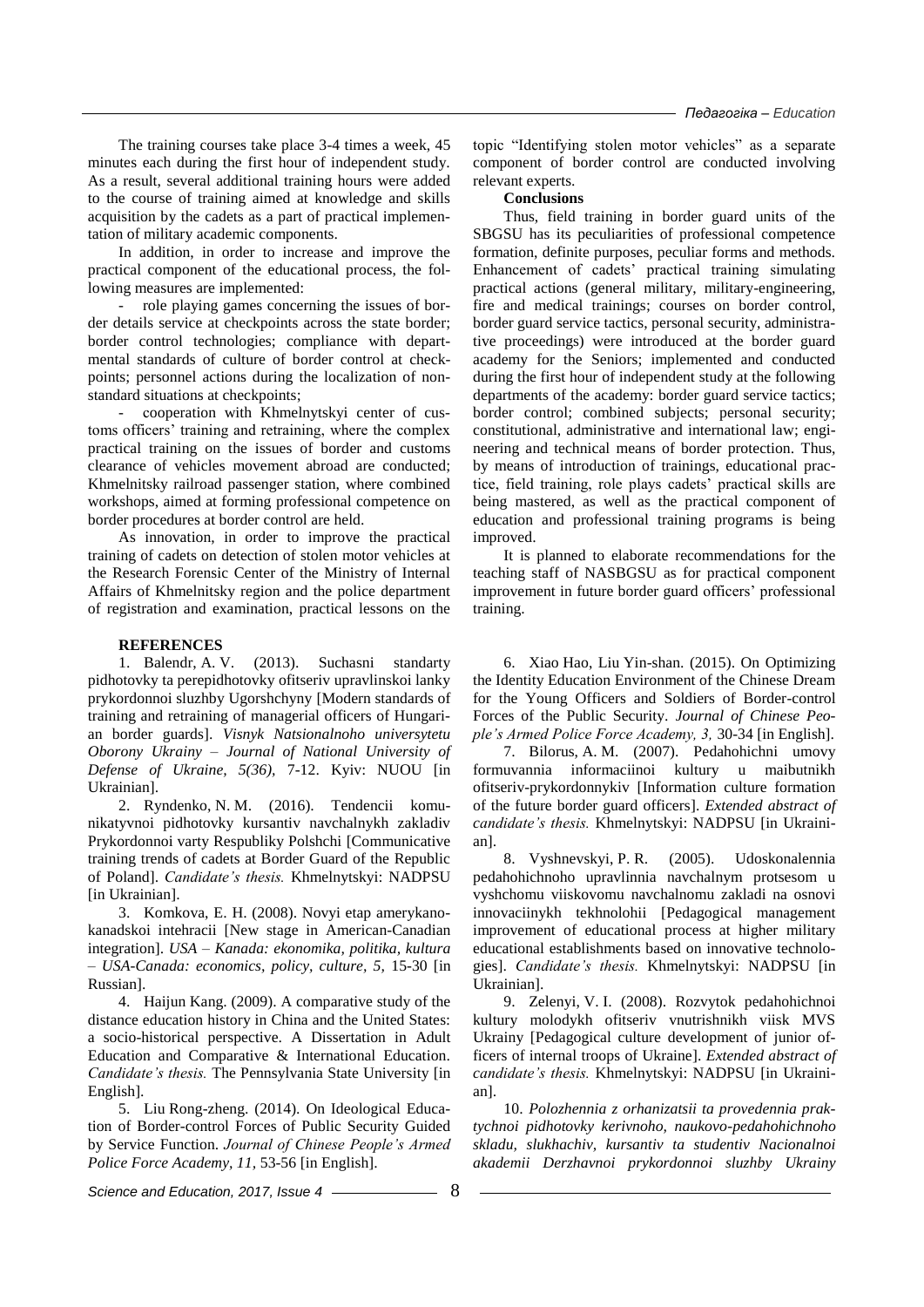*imeni Bohdana Khmelnytskoho [Instruction on the organisation and conducting of practical training of command, teaching staff, cadets and students at the National academy of the State border guard service of Ukraine named after Bogdan Khmelnytskyi].* (2015). Approved by the order of rector of NASBGSU № 117 of 05/06/2015. Khmelnytskyi: NADPSU [in Ukrainian].

### **ЛІТЕРАТУРА**

1. Балендр А. В. Сучасні стандарти підготовки та перепідготовки офіцерів управлінської ланки прикордонної служби Угорщини / А. В. Балендр // Вісник Національного університету Оборони України : зб. наук. праць. – К. : НУОУ, № 5(36)/2013. – К., 2013. – С. 7–12.

2. Ринденко Н. М. Тенденції комунікативної підготовки курсантів навчальних закладів Прикордонної варти Республіки Польща : дис. ... канд. пед. наук : 13.00.04 / Наталія Миколаївна Ринденко. – Хмельницький, 2016. – 212 с.

3. Комкова Е. Г. Новый этап американоканадской интеграции / Е. Г. Комкова // США – Канада: экономика, политика, культура. – 2008. – № 5. – С. 15–30.

4. Haijun Kang. A comparative study of the distance education history in China and the United States: a socio-historical perspective. A Dissertation in Adult Education and Comparative & International Education. Submitted in Partial Fulfillment of the Requirements for the Degree of Doctor of Philosophy. 2009. − The Pennsylvania State University. – 205 pages.

5. Liu Rong-zheng. On Ideological Education of Border-control Forces of Public Security Guided by Service Function. Journal of Chinese People's Armed Police Force Academy, 2014 (11). − P. 53−56.

6. Xiao Hao, Liu Yin-shan. On Optimizing the Identity Education Environment of the Chinese Dream for the Young Officers and Soldiers of Border-control Forces

11. *Polozhennia pro orhanizatsiu osvitnoho procesu v NADPSU [Instruction on the organisation, planning and conducting of educational process at the NASBGSU].* (2015). Approved by the order of rector of NASBGSU  $\mathcal{N}_2$ 221 of 30/11/2015). Khmelnytskyi: NADPSU [in Ukrainian].

the Public Security. Journal of Chinese People's Armed Police Force Academy, 2015 (03). − P. 30−34.

7. Білорус А. М. Педагогічні умови формування інформаційної культури у майбутніх офіцерівприкордонників : автореф. дис. на здобуття наук. ступеня канд. пед. наук : 13.00.04 / Андрій Миколайович Білорус. – Хмельницький, 2007. – 21 с.

8. Вишневський П. Р. Удосконалення педагогічного управління навчальним процесом у вищому військовому навчальному закладі на основі інноваційних технологій : дис. ... канд. пед. наук : 13.00.04 / Петро Ростиславович Вишневський. – Хмельницкий,  $2005. - 205$  c.

9. Зелений В. І. Розвиток педагогічної культури молодих офіцерів внутрішніх військ МВС України : автореф. дис. на здобуття наук. ступеня канд. пед. наук : спец. 13.00.04 «Теорія і методика професійної освіти» / В. І. Зелений. – Хмельницький, 2008. – 20 с.

10. Положення з організації та проведення практичної підготовки керівного, науково-педагогічного складу, слухачів, курсантів та студентів Національної академії Державної прикордонної служби України імені Богдана Хмельницького : наказ ректора НАД-ПСУ від 05.06.2015 № 117 / НАДПСУ. − 2015. − 50 с.

11. Положення про організацію освітнього процесу в НАДПСУ : наказ ректора НАДПСУ від 30.11.2015 № 221. – Хмельницький : Видавництво НАДПСУ, 2012. – 85 с.

## *Ігор Григорович Блощинський,*

*доктор педагогічних наук, доцент, професор кафедри англійської мови, Національна академія Державної прикордонної служби України ім. Богдана Хмельницького, вул. Шевченка, 48, м. Хмельницький, Україна*

## **ПОСИЛЕННЯ ПРАКТИЧНОЇ ПІДГОТОВКИ КУРСАНТІВ У НАЦІОНАЛЬНІЙ АКАДЕМІЇ ДЕРЖАВНОЇ ПРИКОРДОННОЇ СЛУЖБИ УКРАЇНИ ІМЕНІ БОГДАНА ХМЕЛЬНИЦЬКОГО**

З урахуванням складної обстановки в країні та необхідності охорони і оборони південно-східних ділянок державного кордону України, роль професійної підготовки майбутніх офіцерів-прикордонників, а особливо її практичної компоненти на сучасному етапі набуває важливого значення. У зв'язку з цим у статті розкрито особливості проходження стажування в органах охорони державного кордону курсантів Національної академії Державної прикордонної служби України імені Богдана Хмельницького, які навчаються за спеціальностями «Безпека державного кордону», «Право та правоохоронна діяльність», «Філологія», «Психологія», «Автомобільний транспорт» та «Телекомунікації»; за першим (бакалаврським) рівнем підготовки вищої освіти. Особливу увагу приділено розробці та характеристиці проведення тренінгів для посилення практичної компоненти у підготовці майбутніх офіцерів-прикордонників, які було організовано із розрахунку 3-4 тренінги на тиждень тривалістю по 45 хвилин на 1-ій годині самостійної підготовки. В результаті було отримано певний обсяг навчальних годин, що надало можливість логічно та послідовно набувати курсантами впевнених знань,

*Science and Education, 2017, Issue 4* – <u>9</u>